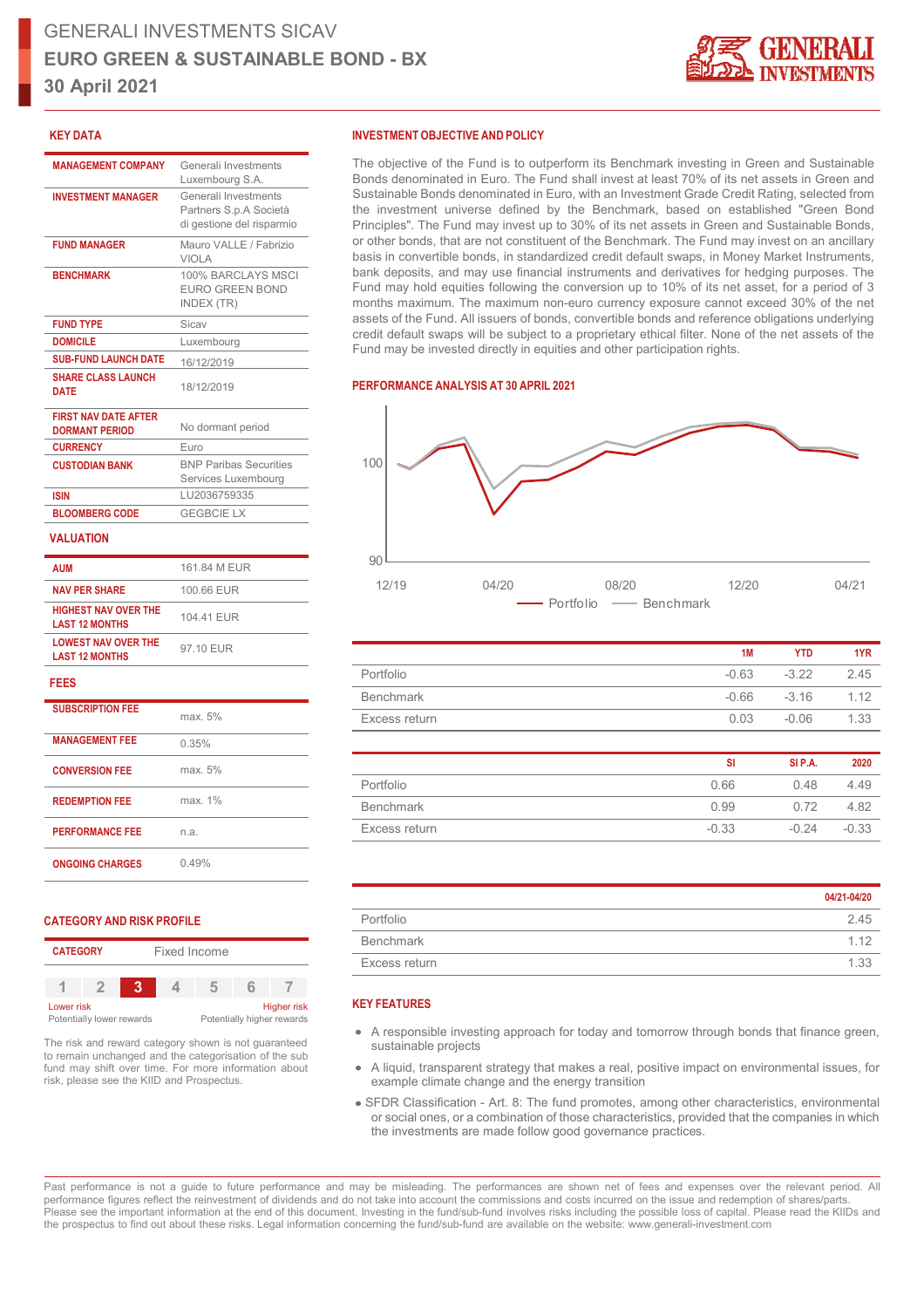

## Fund Manager's Comments

### **Market View**

During Q1 2021 US GDP rose by a strong 6.4% annualised, driven by a surge in consumption (10.7% ann.) following the reopening and the extra income provided by the fiscal measures approved in March. The prospect of a quick reopening is fuelling business confidence, with the ISM for services up to 64.7, the highest level since record began. However, business sentiment indicators point also to increased worries about higher prices, adding to the risks flagged by consumer surveys and inflation breakevens. Base effects, the increase in the oil price and temporary supply bottlenecks have started to drive inflation up: headline CPI rose from 1.7% yoy in Feb to 2.6% yoy in March. In the April meeting the Fed acknowledged the brightened outlook but underlined again that data are not showing yet the substantial improvement the Fed needs to start thinking about tapering. In Europe, after a bumpy start of the vaccination campaign amid surging infections, the situation improved significantly as of late: At the time of writing almost one quarter of the euro area population received at least one inoculation. With supply-shortages being overcome we look for herd immunity to be reached by summer. And with the most vulnerable part of the population having already received vaccination we look for the lasting unwinding of lockdown measures to start already in May and June. The broad-based improvement of key sentiment indicators also hints in this direction. The April composite PMI of 53.7 is the highest since October 2018. Clearly, in terms of output growth these indicators exhibit an upward-bias as long as lockdown measures persist. But improvement of expectations and of new orders heralds the unleashing of activity once the lockdown is over. Accordingly, April consumer confidence rose back into prelockdown territory. At its April meeting, the Governing Council did not embark on any action. In the past month, the US 10-year yield decreased by 12 bps to 1.63% and the 10-year Bund increased by 10 bps to -0.20%; US Treasuries recovered from hefty losses in April. The trend for government yields in 2021 is likely to be upwards. The Italian spread widened by 11 bps to 107 bps and the Spanish spread by 5 bps to 68 bps. But, the near term outlook is constructive amid the accommodative fiscal and monetary policy mix. In addition, the German Constitutional Court cleared the way for the EU Recovery Fund. The MSCI Euro Green Bond Index returned -0.66% absolute, another negative month because of adverse interest rate move and duration. Excess return over government bonds has been flat slightly positive, indicating muted credit spread movements. Concerning high grade credits there are not many material elements to add. We are always more in favour of a theory of the "trading range" for many asset classes, including spread products, even a tight range with little dispersion inside sectors. Quality carry will continue to dominate the credit scene until a big shift of Central Bank attitude toward PEPP. The funds of the Next Generation EU will soon arrive providing a new fuel to companies involved into infrastructure and construction, especially the ones having a "green" footprint.

### **Portfolio Activity**

In April we took advantage of a partial redemption to liquidate some very expensive corporate bond solutions. Basically, the implemented activity did not change the bond positioning both on credit and government space. Finally, the portfolio duration has been managed through tactical overlay strategy.

### **Outlook**

The central banks worldwide accommodative stance aimed to support the economies using all their monetary policy tools, it is a positive factor for the rates environment especially for core and semi-core space. In particular, the PEPP can be considered as a backstop in Eurozone for the spread widening. Like in 2016, the CSPP (Corporate Sector Purchase Programme) should limit widening, and more so as the Fed is now also a buyer of corporate bonds. The system of government guarantees and bailout funds, as well as intense central bank buying in IG space, will reduce the liquidity risk and facilitate the reopening of primary markets. At the same time, vaccination rollout improves the expectations on pandemic situation as well as the global growth recovery. On the contrary, the rising inflation could push higher interest rates and the new risk factor is surely the relation between credit spread and inflation. Under mentioned circumstances we do not expect major spill-over effects on credit spreads, especially investment grade ones. Other positive technical factors to highlight is the great amount of liquidity sitting on the sidelines of real money like insurers, money ready to be invested again at those marginal higher yields. The portfolio will continue to be invested maintaining the same average rating and the same level of diversifications. The duration exposure will be managed in the range 8 - 10 years with a tactical approach.

Please see the important information at the end of this document. Investing in the fund/sub-fund involves risks including the possible loss of capital. Please read the KIIDs and the prospectus to find out about these risks. Legal information concerning the fund/sub-fund are available on the website: www.generali-investment.com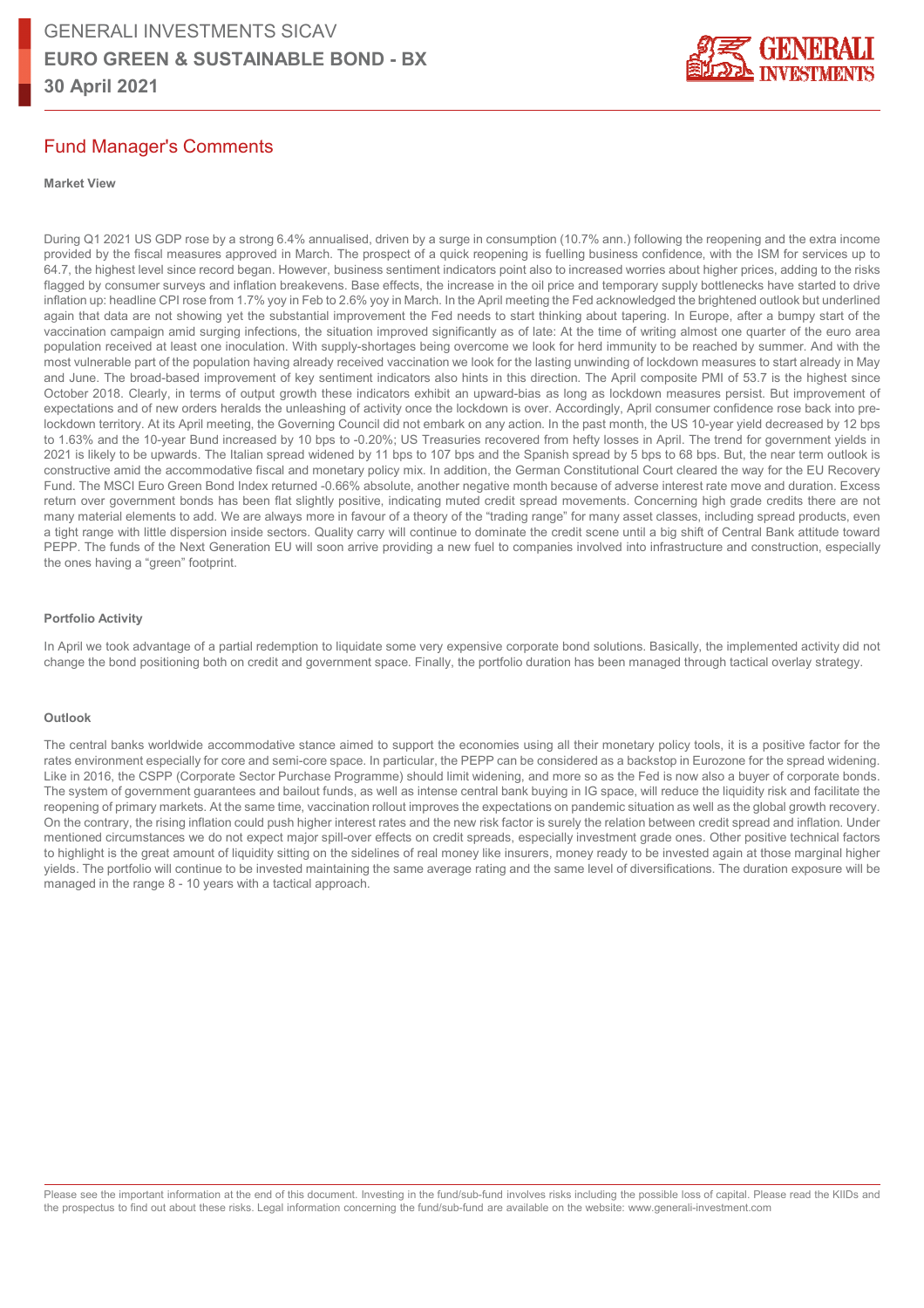

### LIOLDINCE & TRANSACTIONS HOLDINGS & TRANSACTIONS **FRANCE O.A.T. 1.75 Souereigns ARTICLE**

| <b>HOLDING</b>                  | <b>SECTOR</b>     | <b>RATING</b> | <b>GROSS %</b> | EUROPEAN INVT BK 0.01 05/15/41      |
|---------------------------------|-------------------|---------------|----------------|-------------------------------------|
| FRANCE O.A.T. 1.75 06/25/39     | Sovereigns        | AA            | 6.06%          | ENEL FIN INTL NV 1.125 09/16/26     |
| BTPS 1.5 04/30/45               | Sovereigns        | BBB-          | 5.78%          | IBERDROLA FIN SA 0.875 06/16/25     |
| EUROPEAN INVT BK 0.01 11/15/35  | Supranationals    | <b>AAA</b>    | 2.55%          |                                     |
| IRISH GOVT 1.35 03/18/31        | Sovereigns        | $A+$          | 2.50%          | TOP 3 PURCHASES OVER THE LAST MONTH |
| FRANCE O.A.T. 0.5 06/25/44      | Sovereigns        | AA            | 2.50%          |                                     |
| BELGIAN 0346 1.25 04/22/33      | Sovereigns        | AA-           | 2.15%          | No Purchases for this period        |
| NETHERLANDS GOVT 0.5 01/15/40   | Sovereigns        | <b>AAA</b>    | 2.14%          |                                     |
| MUNCHEN HYPOBANK 0.375 03/09/29 | <b>Financials</b> | A             | 1.84%          |                                     |
| <b>ENGIE PERP</b>               | <b>Utilities</b>  | BBB-          | 1.57%          |                                     |
| SOCIETE PARIS 0 11/25/30        | Agencies          | AA            | 1.51%          |                                     |
| Total Top 10 $(\%)$             |                   |               | 28.59%         |                                     |
| Total Top 20 $(\%)$             |                   |               | 41.56%         |                                     |

 $\overline{\phantom{a}}$ 335 1960  $\overline{\phantom{a}}$ 335 1960  $\overline{\phantom{a}}$ 1960  $\overline{\phantom{a}}$ 1.359 15.59 15.59 15.59 15.59 15.59 15.59 15.59 15.59 15.59 15.59 15.59 15.59 15.59 15.59 15.59 15.59 15.59 15.59 15.59 15.59 15.59 15.59 15.59 15.59 15.5

### **LUCCO STATES INCOME** TO PUT A SALES OVER THE STATES OF A SALES OVER THE STATES OF A SALES OVER THE STATES OF A SALES OVER THE STATES OF A SALES OVER THE STATES OF A SALES OF A SALES OF A SALES OF A SALES OF A SALES OF A S 5-10Y 47.36 39.09 LUP TO FIXED INCOME **TOP 10 FIXED INCOME TOP 3 SALES OVER THE LAST MONTH**

| EUROPEAN INVT BK 0.01 05/15/41  |
|---------------------------------|
| FNEL FIN INTL NV 1 125 09/16/26 |
| IBERDROLA FIN SA 0.875 06/16/25 |

## RATIOS

### **PERFORMANCE AND RISK ANALYSIS - SYNTHESIS**

|                               | 1YR  | SI      |
|-------------------------------|------|---------|
| <b>Standard Deviation Ptf</b> | 2.89 | 6.02    |
| <b>Standard Deviation Bmk</b> | 2.93 | 4.89    |
| <b>Tracking Error</b>         | 1.19 | 1.88    |
| Alpha                         | 0.03 | $-0.01$ |
| <b>Beta</b>                   | 0.90 | 1.18    |
| R-squared                     | 0.84 | 0.92    |
| Information Ratio             | 1.12 | $-0.13$ |
| Sharpe Ratio                  | 1.00 | 0.15    |
| <b>Treynor Ratio</b>          | 2.91 | 0.62    |
| Sortino Ratio                 | 1.74 | 0.18    |

## **MODIFIED DURATION EVOLUTION**



### **DRAWDOWN**

0-1Y 0.54 3.05

| <b>SINCE INCEPTION</b> |
|------------------------|
| $-8.0$                 |
| Mar 20 - Mar 20        |
| 14                     |
| 196                    |
| March 2020             |
| $-7.0$                 |
| April 2020             |
| 3.5                    |
|                        |

### **FINANCIAL RATIO - FIXED INCOME**

|                             | <b>FUND</b> | <b>BENCHMARK</b> |
|-----------------------------|-------------|------------------|
| Z-Spread                    | 50.44       | 21.72            |
| DTS (Duration Times Spread) | 520.58      | 194.00           |
| Average Rating (2nd best)   | $A -$       | $A+$             |
| <b>Modified Duration</b>    | 10.11       | 8.85             |
| <b>Effective Duration</b>   | 9.96        | 8.83             |
| Average Time to Maturity    | 10.96       | 9.95             |
| <b>Yield to Maturity</b>    | 0.85        | 045              |
| <b>Current Yield</b>        | 0.90        | 0.41             |
| Average Coupon              | 0.93        | 0.89             |

Please see the important information at the end of this document. Investing in the fund/sub-fund involves risks including the possible loss of capital. Please read the KIIDs and the prospectus to find out about these risks. Legal information concerning the fund/sub-fund are available on the website: www.generali-investment.com The above holdings are neither representative of the overall portfolios performance nor do they represent the performance of other holdings held within the portfolio. The composition of the portfolio may change from time to time at the sole discretion of the investment manager.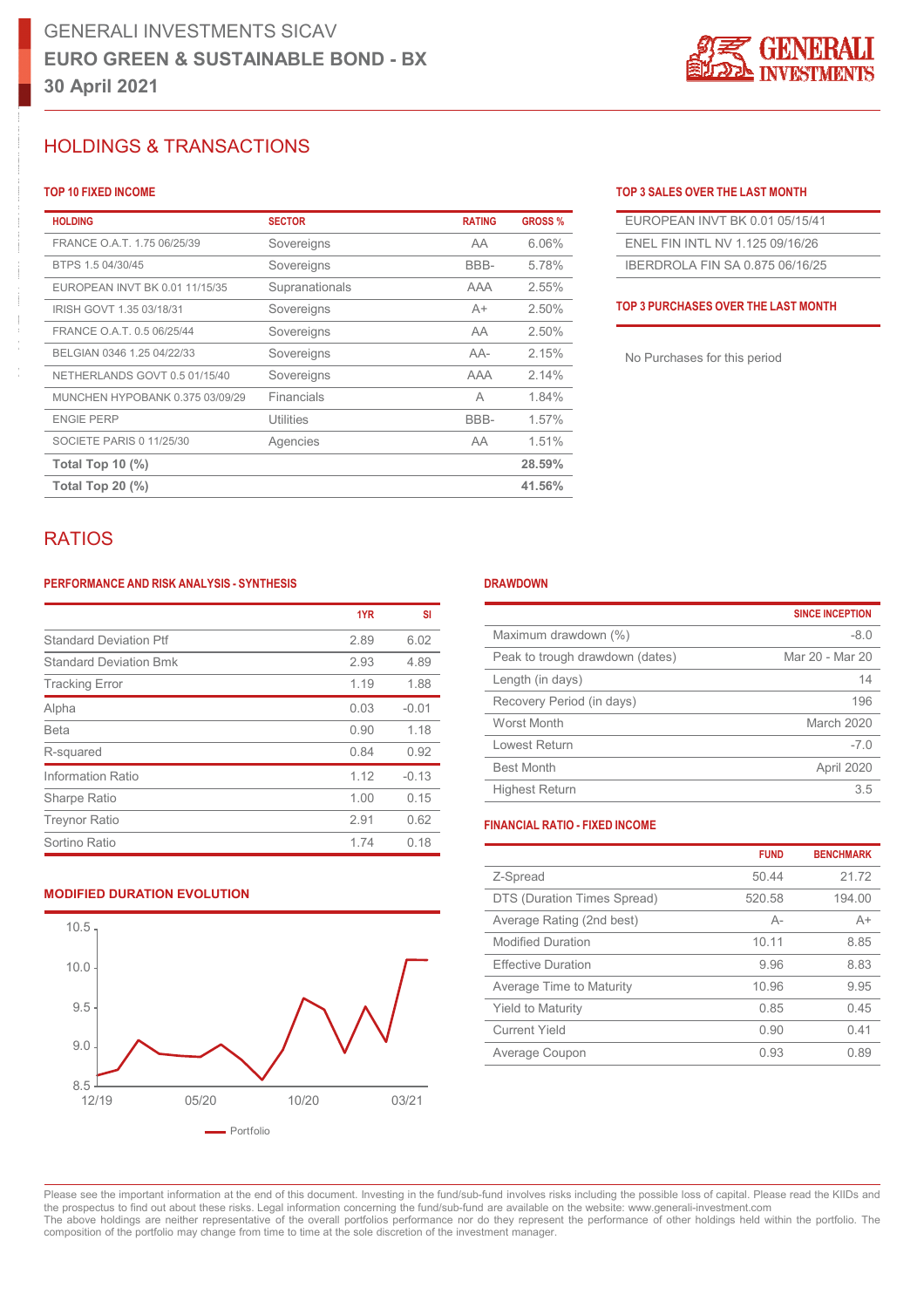

## BREAKDOWNS

**Fund** Benchmark **Relative** 

| <b>COUNTRY</b> |                | <b>NET</b> | <b>RELATIVE</b> |
|----------------|----------------|------------|-----------------|
| France         | 27.5%<br>30.4% |            | $-3.0%$         |
| Germany        | 10.3%<br>15.6% |            | $-5.2%$         |
| Spain          | 9.9%<br>6.9%   |            | 3.0%            |
| Netherlands    | 9.5%<br>10.0%  |            | $-0.5%$         |
| Italy          | 8.6%<br>3.7%   |            | 4.9%            |
| Belgium        | 4.4%<br>3.8%   |            | 0.6%            |
| Supranational  | 3.5%<br>7.1%   |            | $-3.6%$         |
| Others         | 23.9%<br>22.4% |            | 1.5%            |
| Cash           | 2.3%           |            |                 |

| <b>RATINGS (2ND BEST)</b> |         | <b>NET</b><br><b>RELATIVE</b> |
|---------------------------|---------|-------------------------------|
|                           | 7.8%    | $-15.4%$                      |
| AAA                       | 23.1%   |                               |
|                           | 18.8%   | $-10.9%$                      |
| AA                        | 29.7%   |                               |
|                           | 22.6%   | 2.2%                          |
| A                         | 20.3%   |                               |
|                           | 49.0%   | 22.2%                         |
| <b>BBB</b>                | 26.8%   |                               |
|                           | $-0.4%$ | $-0.4%$                       |
| Not Available             |         |                               |
|                           | 2.3%    |                               |
| Cash                      |         |                               |

| <b>SECTOR</b>      | <b>NET</b> |  | <b>RELATIVE</b> |  |
|--------------------|------------|--|-----------------|--|
|                    | 30.5%      |  | 11.6%           |  |
| Financials         | 19.0%      |  |                 |  |
|                    | 25.1%      |  | 1.0%            |  |
| Sovereigns         | 24.1%      |  |                 |  |
|                    | 14.9%      |  | $-1.9%$         |  |
| <b>Utilities</b>   | 16.9%      |  |                 |  |
|                    | 7.0%       |  | $-4.3%$         |  |
| Agencies           | 11.3%      |  |                 |  |
|                    | 6.5%       |  | 3.4%            |  |
| <b>Real Estate</b> | 3.1%       |  |                 |  |
|                    | 4.1%       |  | 0.4%            |  |
| Supranationals     | 3.8%       |  |                 |  |
|                    | 3.0%       |  | 2.7%            |  |
| <b>Materials</b>   | 0.3%       |  |                 |  |
|                    | 6.5%       |  | $-15.0%$        |  |
| Others             | 21.5%      |  |                 |  |
|                    | 2.3%       |  |                 |  |
| Cash               |            |  |                 |  |

| <b>MATURITY</b> | <b>NET</b> | <b>RELATIVE</b> |
|-----------------|------------|-----------------|
|                 | 0.5%       | $-2.5%$         |
| $0-1Y$          | 3.1%       |                 |
|                 | 3.6%       | $-4.6%$         |
| $1-3Y$          | 8.2%       |                 |
| $3-5Y$          | 10.7%      | $-7.7%$         |
|                 | 18.4%      |                 |
| 5-10Y           | 47.4%      | 8.3%            |
|                 | 39.1%      |                 |
|                 | 24.2%      | $-1.1%$         |
| 10-20Y          | 25.3%      |                 |
|                 | 11.7%      | 5.7%            |
| Over 20Y        | 6.0%       |                 |
|                 | $-0.4%$    | $-0.4%$         |
| Not Available   |            |                 |
|                 | 2.3%       |                 |
| Cash            |            |                 |

Please see the important information at the end of this document. Investing in the fund/sub-fund involves risks including the possible loss of capital. Please read the KIIDs and the prospectus to find out about these risks. Legal information concerning the fund/sub-fund are available on the website: www.generali-investment.com The above holdings are neither representative of the overall portfolios performance nor do they represent the performance of other holdings held within the portfolio. The composition of the portfolio may change from time to time at the sole discretion of the investment manager.